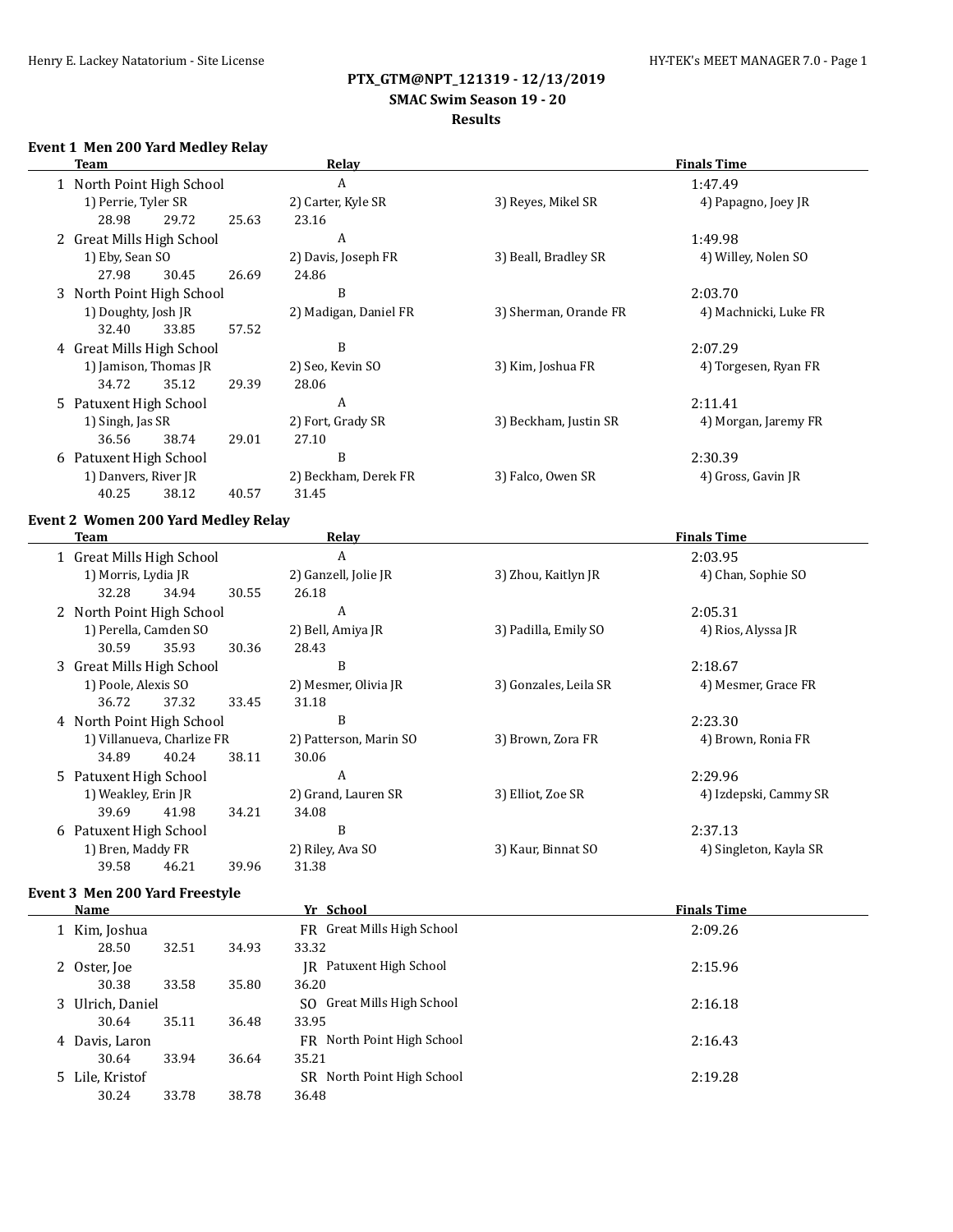#### **SMAC Swim Season 19 - 20**

#### **Results**

## **(Event 3 Men 200 Yard Freestyle)**

|    | Name              |       |       | Yr School                      | <b>Finals Time</b> |  |
|----|-------------------|-------|-------|--------------------------------|--------------------|--|
|    | 6 Smith, Dylan    |       |       | SR Great Mills High School     | 2:19.29            |  |
|    | 29.30             | 34.03 | 38.08 | 37.88                          |                    |  |
|    | 7 Martin, Brandon |       |       | North Point High School<br>SO. | 2:21.09            |  |
|    | 29.57             | 34.87 | 37.86 | 38.79                          |                    |  |
|    | 8 Scott, Myles    |       |       | IR North Point High School     | x2:21.47           |  |
|    | 32.77             | 35.93 | 37.04 | 35.73                          |                    |  |
| 9. | Jamison, Thomas   |       |       | IR Great Mills High School     | x2:23.62           |  |
|    | 32.35             | 36.67 | 37.97 | 36.63                          |                    |  |
| 10 | Lusby, Joey       |       |       | IR Patuxent High School        | 2:43.96            |  |
|    | 34.87             | 40.60 | 44.10 | 44.39                          |                    |  |
| 11 | Saenz, Will       |       |       | SO Patuxent High School        | 2:54.59            |  |
|    | 35.48             | 42.73 | 48.22 | 48.16                          |                    |  |

#### **Event 4 Women 200 Yard Freestyle**

|    | <b>Name</b>           |         | Yr School                  | <b>Finals Time</b> |
|----|-----------------------|---------|----------------------------|--------------------|
|    | 1 Chan, Sophie        |         | SO Great Mills High School | 2:13.18            |
|    | 30.73<br>33.36        | 34.27   | 34.82                      |                    |
|    | 2 Rios, Alyssa        |         | JR North Point High School | 2:26.65            |
|    | 32.66<br>37.03        | 39.00   | 37.96                      |                    |
| 3  | Lees, Raisa           |         | SO Great Mills High School | 2:30.94            |
|    | 33.48<br>39.61        | 41.95   | 35.90                      |                    |
|    | 4 Ball, Jordan        |         | JR North Point High School | 2:32.88            |
|    | 33.62<br>39.51        | 41.42   | 38.33                      |                    |
|    | 5 Poole, Alexis       |         | SO Great Mills High School | 2:38.25            |
|    | 34.21<br>39.30        | 41.55   | 43.19                      |                    |
|    | 6 Short, Shannon      |         | IR North Point High School | 2:38.57            |
|    | 35.22<br>39.55        | 41.82   | 41.98                      |                    |
|    | 7 Izdepski, Cammy     |         | SR Patuxent High School    | 2:43.83            |
|    | 34.69<br>40.82        | 44.62   | 43.70                      |                    |
| 8  | Corbin, Sadie         |         | SO Great Mills High School | x2:46.79           |
|    | 35.37<br>41.06        | 44.99   | 45.37                      |                    |
| 9. | Stewart, Abby         |         | JR Patuxent High School    | 2:53.94            |
|    | 38.16<br>44.47        | 46.36   | 44.95                      |                    |
| 10 | Singleton, Kayla      |         | SR Patuxent High School    | 3:00.67            |
|    | 39.32<br>45.91        | 1:35.60 |                            |                    |
|    | 11 McCammon, Blythe   |         | SO North Point High School | x3:09.00           |
|    | 39.69<br>46.28        | 49.90   | 53.13                      |                    |
|    | 12 Lightfoot, Vanessa |         | JR Patuxent High School    | x3:11.19           |
|    | 40.24<br>46.09        | 52.29   | 52.57                      |                    |

#### **Event 5 Men 200 Yard IM**

| Name              |       |       | Yr School                      | <b>Finals Time</b> |
|-------------------|-------|-------|--------------------------------|--------------------|
| 1 Beall, Bradley  |       |       | SR Great Mills High School     | 2:14.03            |
| 28.48             | 34.32 | 40.05 | 31.18                          |                    |
| 2 Reyes, Mikel    |       |       | North Point High School<br>SR. | 2:15.16            |
| 27.37             | 35.64 | 41.24 | 30.91                          |                    |
| 3 White, Benjamin |       |       | IR Great Mills High School     | 2:17.16            |
| 29.81             | 35.86 | 39.95 | 31.54                          |                    |
| 4 Polk, Robert    |       |       | IR North Point High School     | 2:18.53            |
| 29.13             | 37.97 | 39.47 | 31.96                          |                    |
| 5 Beckham, Justin |       |       | SR Patuxent High School        | 2:23.46            |
| 30.42             | 36.62 | 41.97 | 34.45                          |                    |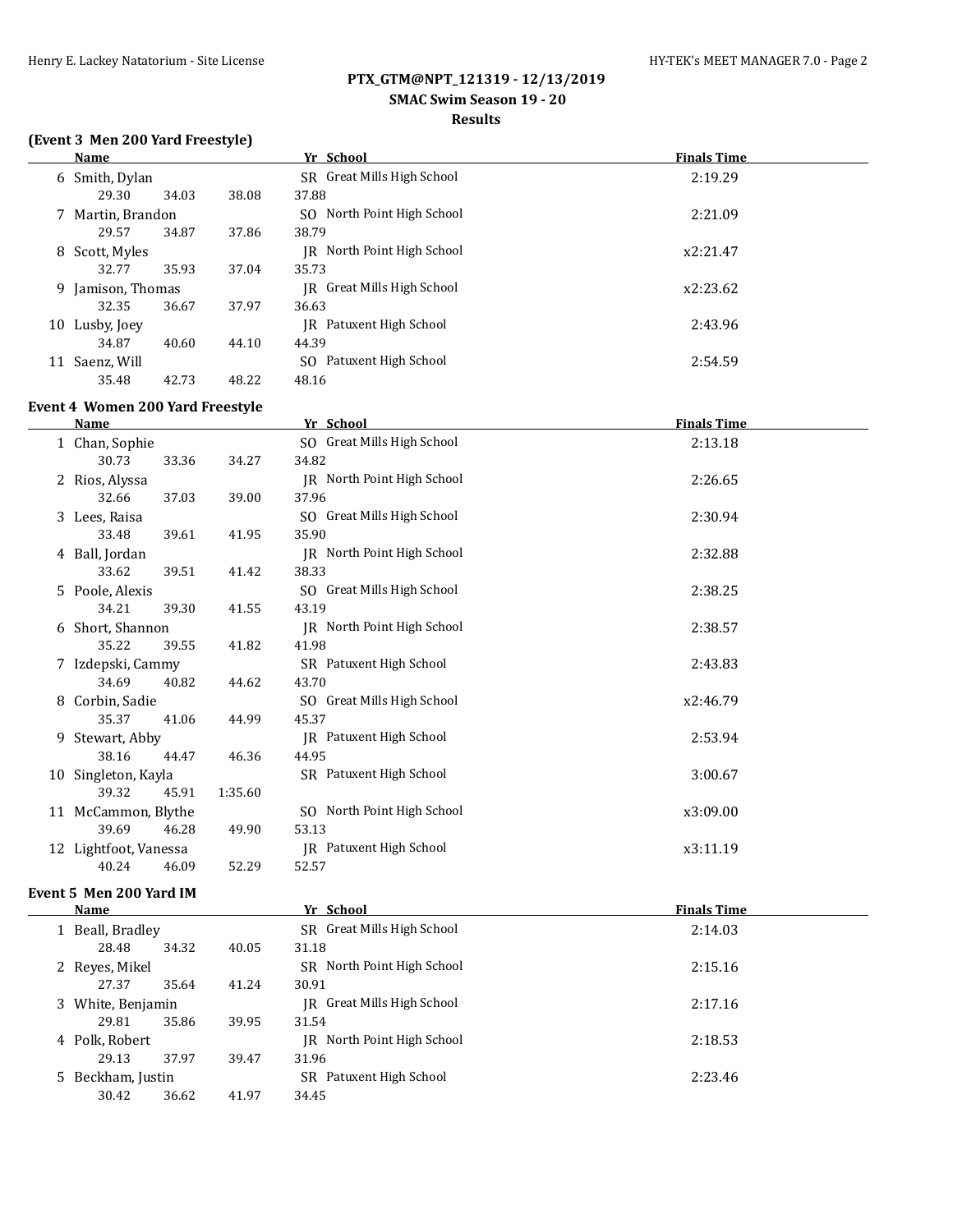## **SMAC Swim Season 19 - 20**

#### **Results**

# **(Event 5 Men 200 Yard IM)**

|    | <b>Name</b>                                  |         | Yr School                           | <b>Finals Time</b> |
|----|----------------------------------------------|---------|-------------------------------------|--------------------|
|    | 6 Seo, Kevin<br>32.95<br>39.14               | 42.77   | SO Great Mills High School<br>34.28 | 2:29.14            |
|    | 7 Madigan, Daniel<br>33.12<br>39.12          | 42.62   | FR North Point High School<br>35.05 | 2:29.91            |
|    | 8 Cullen, Andrew<br>30.68<br>41.36           | 46.06   | JR North Point High School<br>37.68 | x2:35.78           |
|    | 9 Beckham, Derek<br>1:28.73<br>50.63         | 39.46   | FR Patuxent High School             | 2:58.82            |
|    | Event 6 Women 200 Yard IM                    |         |                                     |                    |
|    | <b>Name</b>                                  |         | Yr School                           | <b>Finals Time</b> |
|    | 1 Raley, Savannah<br>31.99<br>37.54          | 44.83   | SO Great Mills High School<br>33.95 | 2:28.31            |
|    | 2 Baker, Noe<br>33.78<br>38.07               | 43.48   | FR Great Mills High School<br>33.34 | 2:28.67            |
|    | 3 Morris, Lydia<br>33.73<br>38.85            | 46.15   | JR Great Mills High School<br>39.54 | 2:38.27            |
|    | 4 Padilla, Emily<br>32.27<br>44.84           | 55.54   | SO North Point High School<br>40.91 | 2:53.56            |
|    | 5 Jarboe, Sara<br>37.69<br>45.99             | 50.77   | JR North Point High School<br>42.80 | 2:57.25            |
|    | 6 Parriss, Christina<br>36.41<br>41.75       | 58.45   | JR North Point High School<br>41.96 | 2:58.57            |
|    | 7 Won, Soo Jin<br>39.78<br>46.81             | 53.16   | SO Great Mills High School<br>39.49 | x2:59.24           |
|    | 8 Brown, Zora<br>39.85<br>44.67              | 57.14   | FR North Point High School<br>38.35 | x3:00.01           |
|    | 9 Weakley, Erin<br>38.21<br>44.14            | 1:03.22 | JR Patuxent High School<br>45.36    | 3:10.93            |
|    | 10 Bren, Maddy<br>42.90<br>48.28             | 1:01.10 | FR Patuxent High School<br>45.90    | 3:18.18            |
|    |                                              |         |                                     |                    |
|    | Event 7 Men 50 Yard Freestyle<br><b>Name</b> |         | Yr School                           | <b>Finals Time</b> |
|    | 1 Papagno, Joey                              |         | <b>IR</b> North Point High School   | 23.52              |
|    | 2 Perrie, Tyler                              |         | SR North Point High School          | 24.36              |
|    | Eby, Sean                                    |         | SO Great Mills High School          | 24.37              |
|    | 4 Davis, Zachary                             |         | <b>IR</b> Great Mills High School   | 24.54              |
| 5  | Willey, Nolen                                |         | SO Great Mills High School          | 25.04              |
| 6  | Machnicki, Luke                              |         | FR North Point High School          | 25.42              |
| 7  | Bishop, Dylan                                |         | SR Patuxent High School             | 27.43              |
| 8  | Crownover, Garrett                           |         | Great Mills High School<br>SR       | x27.49             |
| 9  | Morgan, Jaremy                               |         | Patuxent High School<br>FR          | 27.78              |
| 10 | Sherman, Orande                              |         | North Point High School<br>FR       | x28.41             |
|    | 11 Gross, Gavin                              |         | JR Patuxent High School             | 30.27              |
|    | 12 Saenz, Will                               |         | SO Patuxent High School             | x35.30             |
|    | Event 8 Women 50 Yard Freestyle              |         |                                     |                    |
|    | Name                                         |         | Yr School                           | <b>Finals Time</b> |
|    | 1 Bell, Amiya                                |         | JR North Point High School          | 28.18              |
|    | 2 Zhou, Kaitlyn                              |         | JR Great Mills High School          | 28.81              |
| 3  | Mesmer, Olivia                               |         | JR Great Mills High School          | 29.67              |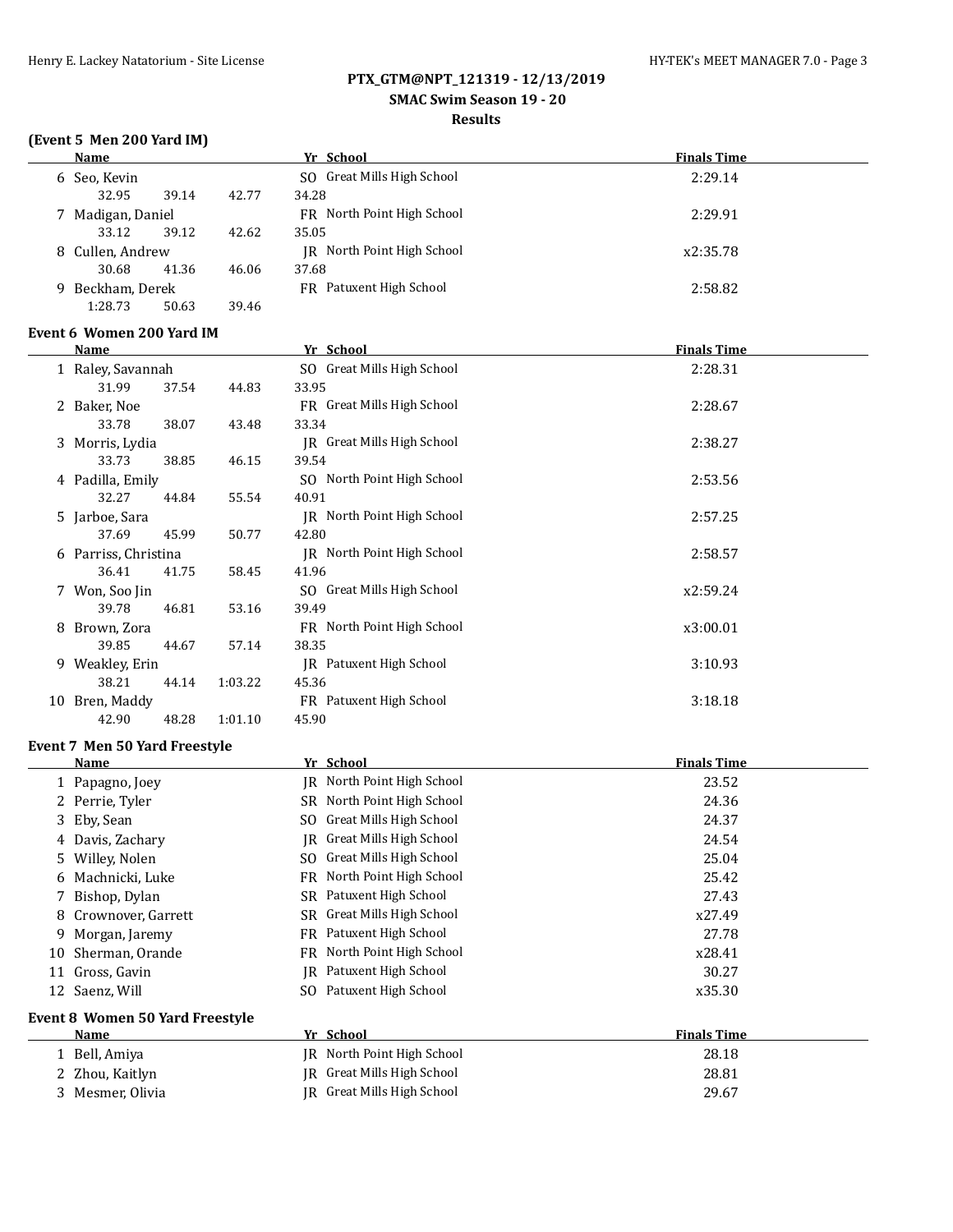# **SMAC Swim Season 19 - 20**

# **Results**

## **(Event 8 Women 50 Yard Freestyle)**

|   | <b>Name</b>                              | Yr School                      | <b>Finals Time</b> |
|---|------------------------------------------|--------------------------------|--------------------|
|   | 4 Able, Anna                             | JR North Point High School     | 30.09              |
|   | 5 Elliot, Zoe                            | SR Patuxent High School        | 30.15              |
| 6 | Mesmer, Grace                            | FR Great Mills High School     | 30.61              |
|   | 7 Alo, Tyler                             | SO North Point High School     | 34.61              |
| 8 | Wright, Mara                             | FR North Point High School     | x34.92             |
| 9 | Pyrah, Claudia                           | SR Patuxent High School        | 35.01              |
|   | 10 Louden, Hannah                        | SR Great Mills High School     | x35.46             |
|   | 11 Capuano, Isabella                     | SO Patuxent High School        | 38.11              |
|   | 12 Leyton, Diana                         | SO Patuxent High School        | x38.60             |
|   | Event 11 Men 100 Yard Butterfly          |                                |                    |
|   | <b>Name</b>                              | Yr School                      | <b>Finals Time</b> |
|   | 1 Reyes, Mikel                           | SR North Point High School     | 57.38              |
|   | 26.37<br>31.01                           |                                |                    |
|   | 2 Carter, Kyle                           | SR North Point High School     | 1:00.80            |
|   | 27.75<br>33.05                           |                                |                    |
|   | 3 Diggs, Isaiah                          | SO North Point High School     | 1:01.06            |
|   | 27.80<br>33.26                           |                                |                    |
|   | 4 Davis, Joseph                          | FR Great Mills High School     | 1:04.69            |
|   | 35.51<br>29.18                           |                                |                    |
|   | 5 Beckham, Justin                        | SR Patuxent High School        | 1:06.62            |
|   | 30.99<br>35.63                           |                                |                    |
|   | 6 Kim, Joshua                            | FR Great Mills High School     | 1:09.76            |
|   | 30.94<br>38.82                           |                                |                    |
|   | 7 Breidenbach, Clay<br>36.52<br>42.93    | SO Great Mills High School     | 1:19.45            |
|   | 8 Smith, Dylan                           | SR Great Mills High School     | x1:19.80           |
|   | 33.91<br>45.89                           |                                |                    |
|   | 9 Jackson, Louis                         | SO North Point High School     | x1:24.72           |
|   | 39.52<br>45.20                           |                                |                    |
|   | 10 Lusby, Joey                           | <b>IR</b> Patuxent High School | 1:47.57            |
|   | 1:04.88<br>42.69                         |                                |                    |
|   |                                          |                                |                    |
|   | <b>Event 12 Women 100 Yard Butterfly</b> |                                |                    |

| Name                   | Yr School                  | <b>Finals Time</b> |  |
|------------------------|----------------------------|--------------------|--|
| 1 Chan, Sophie         | SO Great Mills High School | 1:09.24            |  |
| 37.04<br>32.20         |                            |                    |  |
| 2 Zhou, Kaitlyn        | IR Great Mills High School | 1:11.54            |  |
| 37.87<br>33.67         |                            |                    |  |
| 3 Padilla, Emily       | SO North Point High School | 1:12.38            |  |
| 33.53<br>38.85         |                            |                    |  |
| 4 Gonzales, Leila      | SR Great Mills High School | 1:18.79            |  |
| 35.48<br>43.31         |                            |                    |  |
| 5 Villanueva, Charlize | FR North Point High School | 1:18.88            |  |
| 36.28<br>42.60         |                            |                    |  |
| 6 Coughlan, Zoe        | SR Great Mills High School | x1:27.14           |  |
| 48.50<br>38.64         |                            |                    |  |
|                        |                            |                    |  |
| 7 Kaur, Binnat         | SO Patuxent High School    | 1:33.38            |  |
| 49.34<br>44.04         |                            |                    |  |
| 8 Holt, Leilani        | IR North Point High School | 1:37.36            |  |
| 42.37<br>54.99         |                            |                    |  |
| 9 Lile, Katarina       | IR North Point High School | x1:39.88           |  |
| 41.40<br>58.48         |                            |                    |  |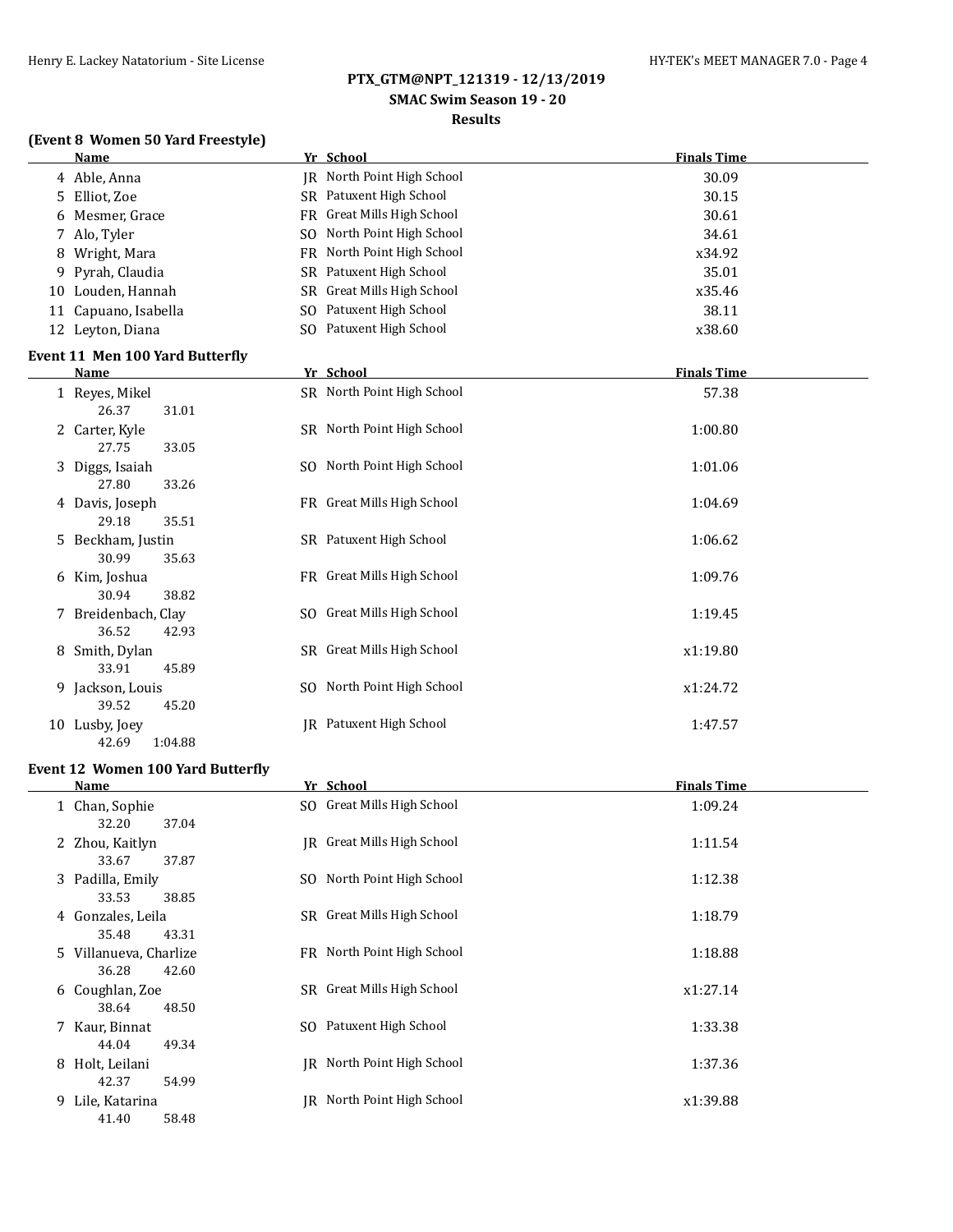# **SMAC Swim Season 19 - 20**

#### **Results**

#### **(Event 12 Women 100 Yard Butterfly)**

|   | <b>Name</b>                                           | Yr School                                                 | <b>Finals Time</b>  |  |
|---|-------------------------------------------------------|-----------------------------------------------------------|---------------------|--|
|   | --- Weakley, Erin                                     | JR Patuxent High School                                   | <b>DFS</b>          |  |
|   | Event 13 Men 100 Yard Freestyle<br>Name               | Yr School                                                 | <b>Finals Time</b>  |  |
|   | 1 Perella, Liam<br>25.92<br>27.47                     | SR North Point High School                                | 53.39               |  |
|   | 2 Davis, Zachary<br>26.28<br>28.55                    | JR Great Mills High School                                | 54.83               |  |
|   | 3 Willey, Nolen<br>27.18<br>30.05                     | SO Great Mills High School                                | 57.23               |  |
|   | 4 Miller, Richard<br>28.13<br>31.95                   | SR North Point High School                                | 1:00.08             |  |
| 5 | Morgan, Jaremy<br>28.92<br>31.86                      | FR Patuxent High School                                   | 1:00.78             |  |
|   | 6 Magpuri, Linden<br>28.59<br>32.61                   | FR Great Mills High School                                | 1:01.20             |  |
|   | 7 Kline, Steven<br>29.30<br>32.78                     | JR North Point High School                                | 1:02.08             |  |
|   | 8 Meadows, Logan<br>29.84<br>33.46                    | FR North Point High School                                | x1:03.30            |  |
| 9 | Singh, Jas<br>29.98<br>34.56                          | SR Patuxent High School                                   | 1:04.54             |  |
|   | 10 Crownover, Mitchell<br>31.63<br>34.98              | SO Great Mills High School                                | x1:06.61            |  |
|   | 11 Danvers, River<br>12 Falco, Owen<br>34.19<br>41.68 | <b>IR</b> Patuxent High School<br>SR Patuxent High School | 1:15.00<br>x1:15.87 |  |

# **Event 14 Women 100 Yard Freestyle**

|   | <b>Name</b>                |       | Yr School                  | <b>Finals Time</b> |  |
|---|----------------------------|-------|----------------------------|--------------------|--|
|   | 1 Perella, Camden<br>28.58 | 31.22 | SO North Point High School | 59.80              |  |
|   | 2 Raley, Savannah<br>29.12 | 33.15 | SO Great Mills High School | 1:02.27            |  |
|   | 3 Able, Anna<br>31.68      | 35.22 | JR North Point High School | 1:06.90            |  |
|   | 4 Lees, Raisa<br>32.52     | 35.44 | SO Great Mills High School | 1:07.96            |  |
|   | 5 Elliot, Zoe<br>32.88     | 37.80 | SR Patuxent High School    | 1:10.68            |  |
|   | 6 Poole, Alexis<br>32.35   | 39.79 | SO Great Mills High School | 1:12.14            |  |
|   | 7 Izdepski, Cammy<br>34.16 | 38.10 | SR Patuxent High School    | 1:12.26            |  |
| 8 | Brown, Ronia<br>35.24      | 41.27 | FR North Point High School | 1:16.51            |  |
| 9 | Allison, Samantha<br>37.09 | 39.93 | JR North Point High School | x1:17.02           |  |
|   | 10 Hall, Lily<br>35.25     | 42.77 | FR Great Mills High School | x1:18.02           |  |
|   | 11 Pyrah, Claudia<br>37.45 | 44.86 | SR Patuxent High School    | 1:22.31            |  |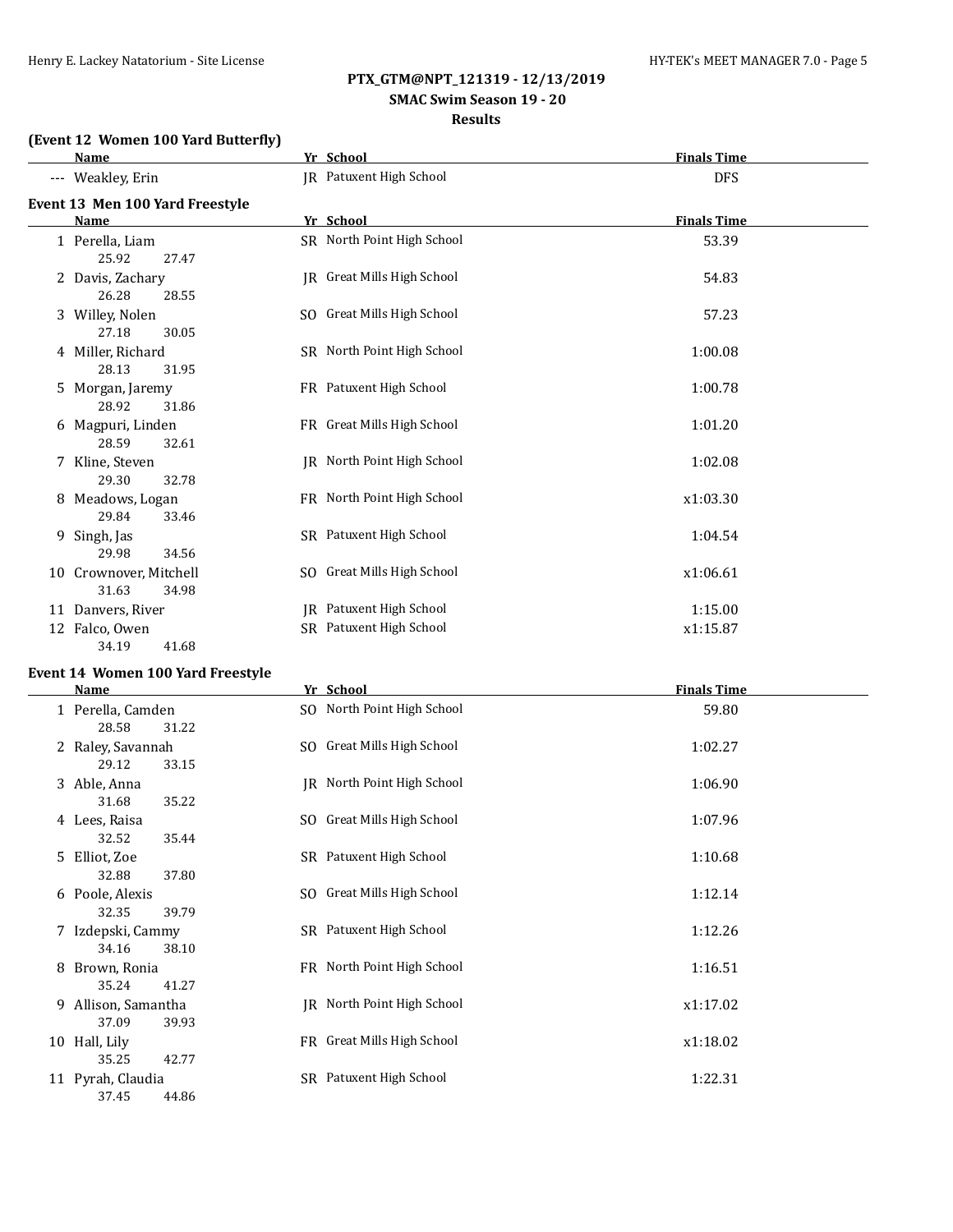# **SMAC Swim Season 19 - 20**

## **Results**

## **Event 15 Men 500 Yard Freestyle**

| Name              |       |       | Yr School |                            |       |       |       | <b>Finals Time</b> |  |
|-------------------|-------|-------|-----------|----------------------------|-------|-------|-------|--------------------|--|
| 1 Beall, Bradley  |       |       |           | SR Great Mills High School |       |       |       | 5:34.34            |  |
| 28.91             | 32.19 | 33.19 | 33.84     | 34.51                      | 34.93 | 34.99 | 34.75 |                    |  |
| 34.30             | 32.73 |       |           |                            |       |       |       |                    |  |
| 2 Doughty, Josh   |       |       |           | JR North Point High School |       |       |       | 6:16.33            |  |
| 28.68             | 33.47 | 35.72 | 36.89     | 39.23                      | 40.57 | 40.50 | 40.80 |                    |  |
| 42.08             | 38.39 |       |           |                            |       |       |       |                    |  |
| 3 Ford, Nicholas  |       |       |           | FR North Point High School |       |       |       | 6:36.12            |  |
| 33.98             | 36.78 | 38.49 | 39.35     | 40.51                      | 41.82 | 41.32 | 42.52 |                    |  |
| 42.09             | 39.26 |       |           |                            |       |       |       |                    |  |
| 4 Oster, Joe      |       |       |           | IR Patuxent High School    |       |       |       | 6:43.03            |  |
| 32.55             | 37.46 | 39.23 | 41.19     | 42.29                      | 42.96 | 42.39 | 42.42 |                    |  |
| 42.23             | 40.31 |       |           |                            |       |       |       |                    |  |
| 5 Jamison, Thomas |       |       | IR        | Great Mills High School    |       |       |       | 6:47.16            |  |
| 32.29             | 36.88 | 39.43 | 41.36     | 42.11                      | 43.05 | 43.11 | 44.10 |                    |  |
| 42.90             | 41.93 |       |           |                            |       |       |       |                    |  |

## **Event 16 Women 500 Yard Freestyle**

| Name               |       |       | Yr School |                         |       |       |         | <b>Finals Time</b> |  |
|--------------------|-------|-------|-----------|-------------------------|-------|-------|---------|--------------------|--|
| 1 Rios, Alyssa     |       |       | IR        | North Point High School |       |       |         | 6:31.83            |  |
| 32.35              | 37.54 | 39.43 | 39.47     | 40.92                   | 42.12 | 40.44 | 41.00   |                    |  |
| 40.58              | 37.98 |       |           |                         |       |       |         |                    |  |
| 2 Ganzell, Jolie   |       |       | IR        | Great Mills High School |       |       |         | 6:53.03            |  |
| 34.25              | 39.34 | 42.62 | 43.44     | 42.40                   | 43.87 | 43.36 | 42.22   |                    |  |
| 42.12              | 39.41 |       |           |                         |       |       |         |                    |  |
| 3 Torgesen, Hannah |       |       | IR        | Great Mills High School |       |       |         | 7:10.39            |  |
| 36.15              | 41.96 | 44.13 | 45.37     | 44.43                   | 45.14 | 44.59 | 43.83   |                    |  |
| 43.87              | 40.92 |       |           |                         |       |       |         |                    |  |
| 4 Jarboe, Sara     |       |       | IR        | North Point High School |       |       |         | 7:13.51            |  |
| 37.70              | 43.07 | 44.25 | 44.57     | 44.50                   | 44.17 | 44.13 | 44.43   |                    |  |
| 44.11              | 42.58 |       |           |                         |       |       |         |                    |  |
| 5 Stewart, Abby    |       |       | IR        | Patuxent High School    |       |       |         | 7:55.89            |  |
| 40.20              | 46.01 | 47.63 | 47.69     | 1:39.00                 | 50.09 |       |         |                    |  |
| 49.37              | 46.05 |       |           |                         |       |       |         |                    |  |
| 6 Singleton, Kayla |       |       | SR        | Patuxent High School    |       |       |         | 8:13.40            |  |
| 42.84              | 46.37 | 49.37 |           |                         |       |       | 1:34.58 |                    |  |

## **Event 17 Men 200 Yard Freestyle Relay**

| Team |                           |                                              |       | Relay                 | <b>Finals Time</b><br>1:36.32              |                      |  |
|------|---------------------------|----------------------------------------------|-------|-----------------------|--------------------------------------------|----------------------|--|
|      | 1 North Point High School |                                              |       | A                     |                                            |                      |  |
|      | 1) Perella, Liam SR       |                                              |       | 2) Diggs, Isaiah SO   | 3) Perrie, Tyler SR                        | 4) Papagno, Joey JR  |  |
|      | 24.53                     | 24.79                                        | 23.87 | 23.13                 |                                            |                      |  |
|      | 2 Great Mills High School |                                              |       | A                     |                                            | 1:40.08              |  |
|      | 1) White, Benjamin JR     |                                              |       | 2) Magpuri, Linden FR | 3) Eby, Sean SO                            | 4) Davis, Zachary JR |  |
|      | 25.03                     | 26.57                                        | 23.57 | 24.91                 |                                            |                      |  |
|      | 3 North Point High School |                                              |       | B                     |                                            | 1:40.60              |  |
|      | 1) Machnicki, Luke FR     |                                              |       | 2) Martin, Brandon SO | 3) Cullen, Andrew JR                       | 4) Polk, Robert JR   |  |
|      | 25.82                     | 25.66                                        | 25.21 | 23.91                 |                                            |                      |  |
|      | 4 Great Mills High School |                                              |       | B                     |                                            | 1:51.77              |  |
|      |                           | 1) Seo, Kevin SO<br>2) Crownover, Garrett SR |       |                       | 3) Torgesen, Ryan FR<br>4) Smith, Dylan SR |                      |  |
|      | 28.10                     | 26.80                                        | 28.62 | 28.25                 |                                            |                      |  |
|      | 5 Patuxent High School    |                                              |       | A                     |                                            | 2:02.10              |  |
|      | 1) Gross, Gavin JR        |                                              |       | 2) Bishop, Dylan SR   | 3) Falco, Owen SR                          | 4) Lusby, Joey JR    |  |
|      | 29.20                     | 28.42                                        | 31.29 | 33.19                 |                                            |                      |  |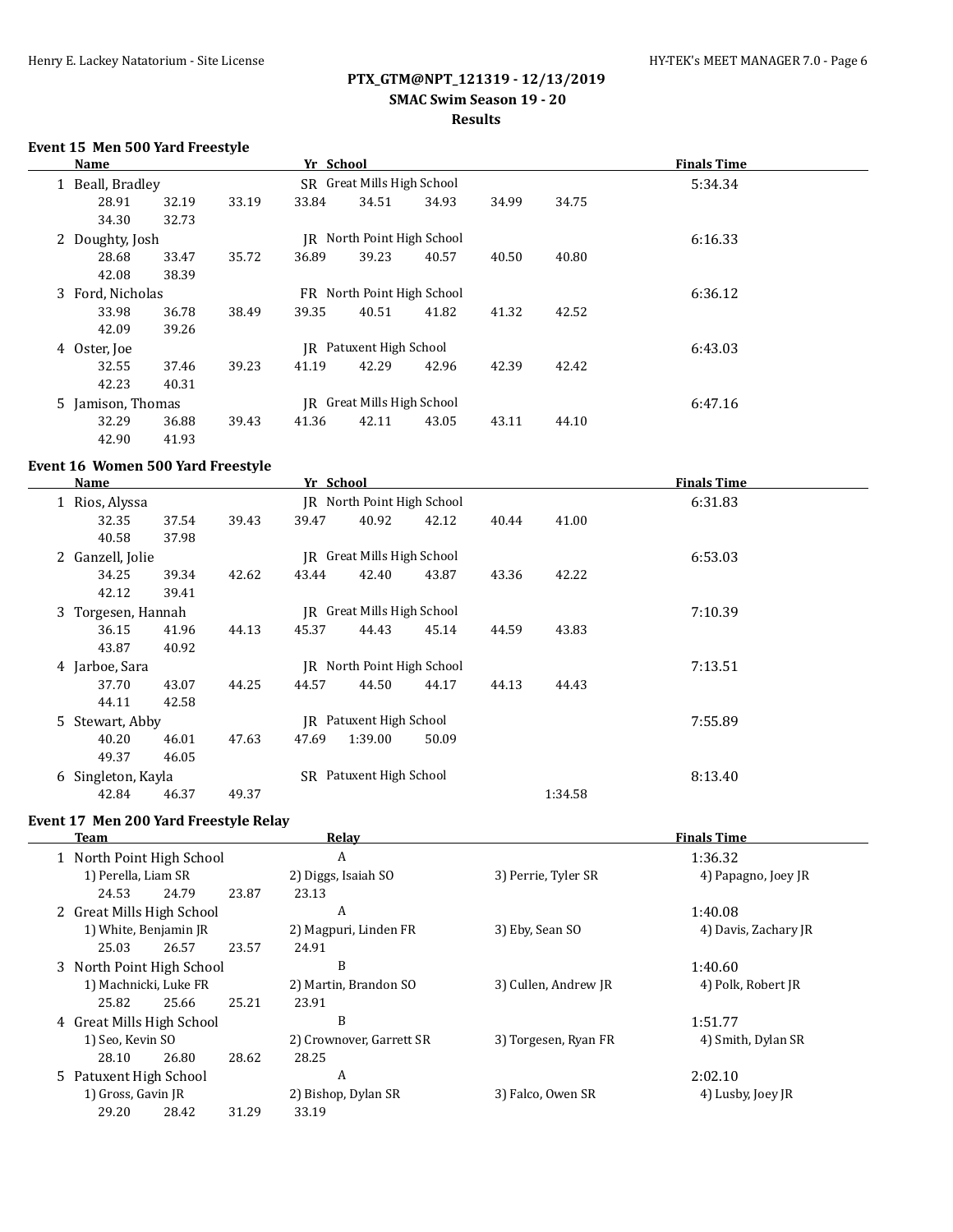# **SMAC Swim Season 19 - 20**

# **Results**

| (Event 17 Men 200 Yard Freestyle Relay)<br><b>Team</b> |       | <b>Relay</b>               |                       | <b>Finals Time</b>       |
|--------------------------------------------------------|-------|----------------------------|-----------------------|--------------------------|
| 6 Patuxent High School                                 |       | B                          |                       | 2:05.11                  |
| 1) Beckham, Derek FR                                   |       | 2) Danvers, River JR       | 3) Fort, Grady SR     | 4) Saenz, Will SO        |
| 31.40<br>16.03                                         | 15.60 | 1:02.08                    |                       |                          |
| Event 18 Women 200 Yard Freestyle Relay                |       |                            |                       |                          |
| <b>Team</b>                                            |       | Relay                      |                       | <b>Finals Time</b>       |
| 1 Great Mills High School                              |       | A                          |                       | 1:55.22                  |
| 1) Morris, Lydia JR                                    |       | 2) Mesmer, Olivia JR       | 3) Raley, Savannah SO | 4) Baker, Noe FR         |
| 29.97<br>29.86                                         | 27.06 | 28.33                      |                       |                          |
| 2 North Point High School                              |       | $\boldsymbol{A}$           |                       | 1:59.21                  |
| 1) Able, Anna JR                                       |       | 2) Villanueva, Charlize FR | 3) Brown, Ronia FR    | 4) Bell, Amiya JR        |
| 30.50<br>30.09                                         | 31.30 | 27.32                      |                       |                          |
| 3 Great Mills High School                              |       | B                          |                       | 2:03.46                  |
| 1) Lees, Raisa SO                                      |       | 2) Corbin, Sadie SO        | 3) Won, Soo Jin SO    | 4) Poole, Alexis SO      |
| 29.84<br>32.87                                         | 30.09 | 30.66                      |                       |                          |
| 4 North Point High School                              |       | $\overline{B}$             |                       | 2:08.42                  |
| 1) Ball, Jordan JR                                     |       | 2) Proctor, Shamiah FR     | 3) Short, Shannon JR  | 4) Parriss, Christina JR |
| 30.50<br>34.20                                         | 31.86 | 31.86                      |                       |                          |
| 5 Patuxent High School                                 |       | A                          |                       | 2:28.25                  |
| 1) Lightfoot, Vanessa JR                               |       | 2) Pyrah, Claudia SR       | 3) Ward, Shannon JR   | 4) Stewart, Abby JR      |
| 38.45<br>37.74                                         | 37.13 | 34.93                      |                       |                          |
| --- Patuxent High School                               |       | B                          |                       | DQ                       |
| 1) Capuano, Isabella SO                                |       | 2) Vetting, Kaylee SO      | 3) Danvers, Alaura FR | 4) Leyton, Diana SO      |
| 38.33<br>44.77                                         | 41.55 | 36.29                      |                       |                          |
| <b>Event 19 Men 100 Yard Backstroke</b>                |       |                            |                       |                          |
| <b>Name</b>                                            |       | Yr School                  |                       | <b>Finals Time</b>       |
| 1 Eby, Sean                                            |       | SO Great Mills High School |                       | 1:01.87                  |
| 30.01<br>31.86                                         |       |                            |                       |                          |
| 2 Perella, Liam                                        |       | SR North Point High School |                       | 1:02.76                  |
| 30.64<br>32.12                                         |       |                            |                       |                          |
| 3 Diggs, Isaiah                                        |       | SO North Point High School |                       | 1:04.69                  |
| 31.19<br>33.50                                         |       |                            |                       |                          |
| 4 Seo, Kevin                                           |       | SO Great Mills High School |                       | 1:11.95                  |
| 35.08<br>36.87                                         |       |                            |                       |                          |
| 5 Bodamer, Tim                                         |       | JR North Point High School |                       | 1:12.62                  |
| 34.74<br>37.88                                         |       |                            |                       |                          |
| 6 Gimmel, Lance                                        |       | SO North Point High School |                       | x1:13.13                 |
| 34.71<br>38.42                                         |       |                            |                       |                          |
| 7 Crownover, Mitchell                                  |       | SO Great Mills High School |                       | 1:18.18                  |

8 Breidenbach, Clay SO Great Mills High School x1:25.77 41.63 44.14 9 Beckham, Derek FR Patuxent High School 1:29.08 42.09 46.99

37.73 40.45

10 Danvers, River 1:37.30 44.15 53.15 --- Zimmerman, CJ **FR** Patuxent High School **COV** DQ

1:03.62 1:07.22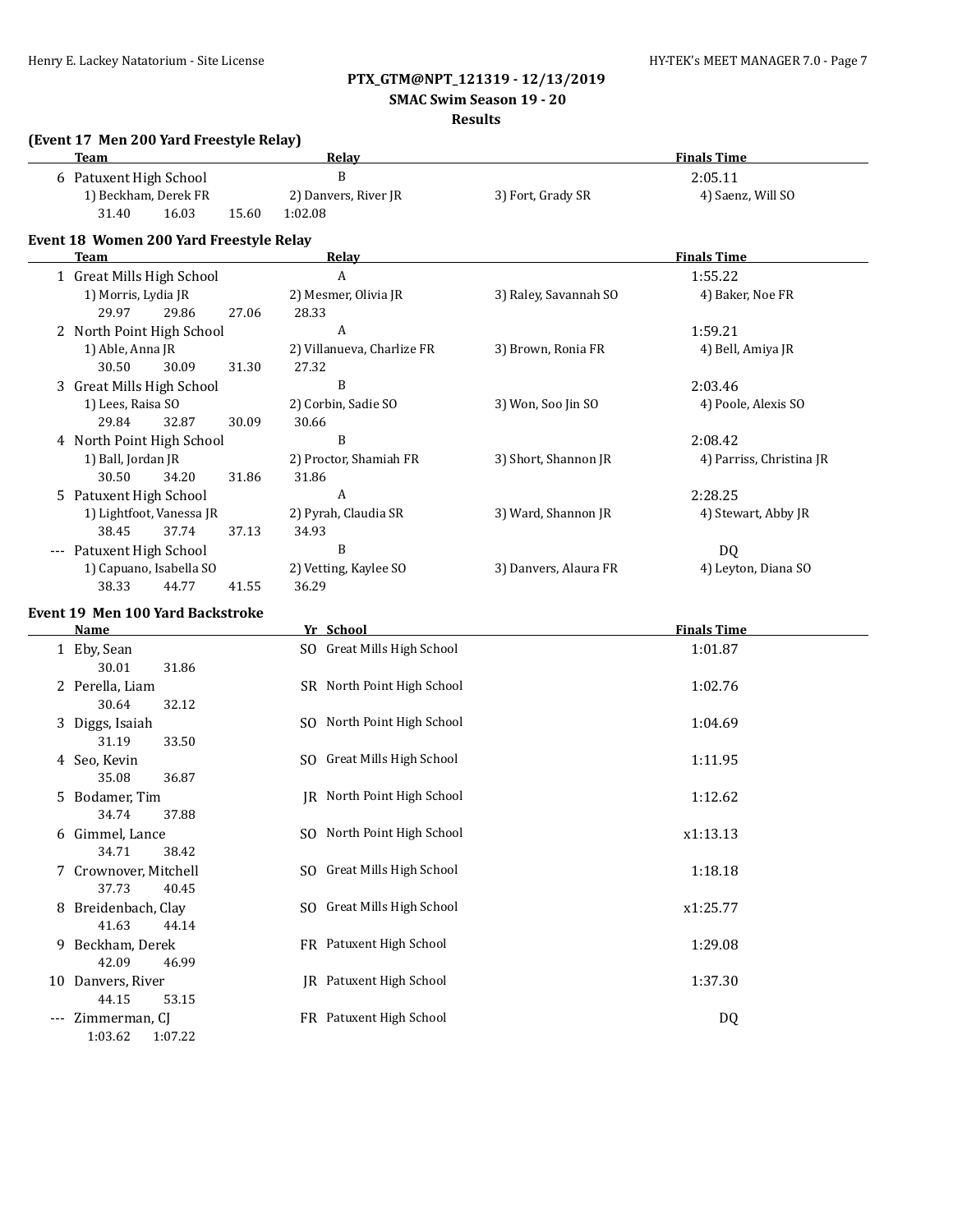# **SMAC Swim Season 19 - 20 Results**

#### **Event 20 Women 100 Yard Backstroke**

|       | Name                                     | Yr School                  | <b>Finals Time</b> |
|-------|------------------------------------------|----------------------------|--------------------|
|       | 1 Perella, Camden<br>33.29<br>34.15      | SO North Point High School | 1:07.44            |
|       | 2 Baker, Noe<br>34.36<br>36.27           | FR Great Mills High School | 1:10.63            |
|       | 3 Morris, Lydia<br>37.11<br>33.60        | JR Great Mills High School | 1:10.71            |
|       | 4 Villanueva, Charlize<br>39.36<br>40.21 | FR North Point High School | 1:19.57            |
|       | 5 Mesmer, Grace<br>38.74<br>42.08        | FR Great Mills High School | 1:20.82            |
|       | 6 Bren, Maddy<br>41.71<br>45.23          | FR Patuxent High School    | 1:26.94            |
|       | 7 Coughlan, Zoe<br>42.92<br>46.01        | SR Great Mills High School | x1:28.93           |
| 8     | Floyd, Jiselle<br>42.33<br>48.83         | SO North Point High School | 1:31.16            |
| 9.    | Tompkins, Madison<br>56.55<br>1:07.48    | SO Patuxent High School    | 2:04.03            |
|       | 10 Stewart, Bailee<br>59.77<br>1:04.69   | FR Patuxent High School    | 2:04.46            |
| $---$ | Carman, Kate<br>1:38.34<br>20.77         | SR North Point High School | DQ                 |

#### **Event 21 Men 100 Yard Breaststroke**

|       | Name                                        | Yr School                  | <b>Finals Time</b> |  |
|-------|---------------------------------------------|----------------------------|--------------------|--|
|       | 1 Carter, Kyle<br>31.86<br>36.41            | SR North Point High School | 1:08.27            |  |
|       | 2 Polk, Robert<br>32.38<br>37.57            | JR North Point High School | 1:09.95            |  |
|       | 3 Davis, Joseph<br>32.57<br>37.65           | FR Great Mills High School | 1:10.22            |  |
|       | 4 Papagno, Joey<br>33.14<br>37.86           | JR North Point High School | 1:11.00            |  |
|       | 5 White, Benjamin<br>33.53<br>37.95         | JR Great Mills High School | 1:11.48            |  |
|       | 6 Madigan, Daniel<br>35.61<br>40.14         | FR North Point High School | x1:15.75           |  |
|       | 7 Pharis, Jonathan<br>39.67<br>46.39        | FR Great Mills High School | 1:26.06            |  |
| 8     | Morris, Peter<br>40.02<br>48.10             | FR Great Mills High School | x1:28.12           |  |
|       | 9 Fort, Grady<br>41.70<br>48.00             | SR Patuxent High School    | 1:29.70            |  |
|       | 10 Saenz, Connor<br>51.54<br>1:03.66        | FR Patuxent High School    | 1:55.20            |  |
| $---$ | Singh, Jas<br>46.51<br>38.22                | SR Patuxent High School    | DQ                 |  |
|       | <b>Event 22 Women 100 Yard Breaststroke</b> |                            |                    |  |

| Name           | - School<br>Vr.               | <b>Finals Time</b> |
|----------------|-------------------------------|--------------------|
| Bell, Amiya    | North Point High School<br>IR | 1:18.71            |
| 37.40<br>41.31 |                               |                    |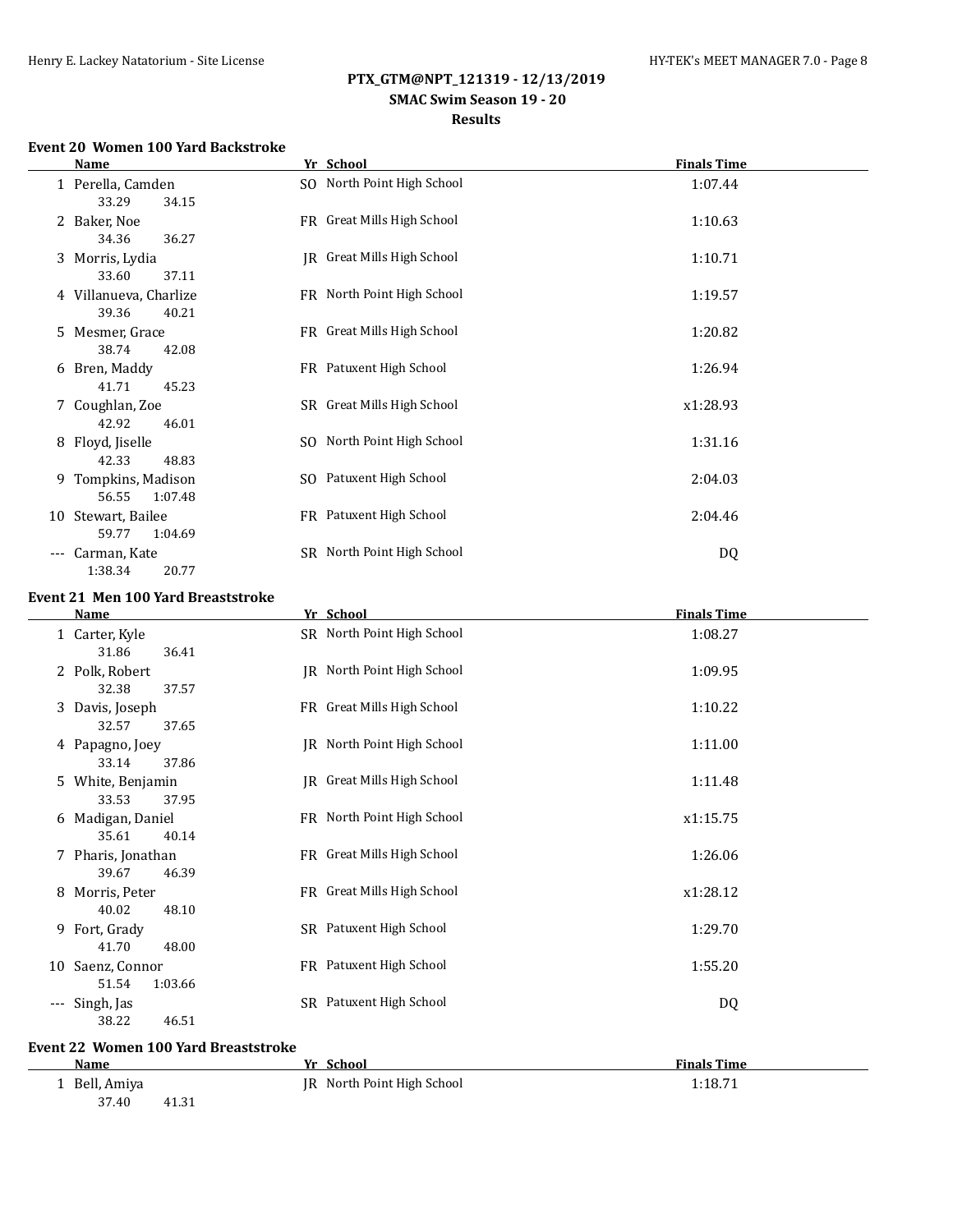# **SMAC Swim Season 19 - 20**

# **Results**

## **(Event 22 Women 100 Yard Breaststroke)**

| Name                                  | Yr School                  | <b>Finals Time</b> |
|---------------------------------------|----------------------------|--------------------|
| 2 Ganzell, Jolie<br>38.69<br>43.57    | IR Great Mills High School | 1:22.26            |
| 3 Mesmer, Olivia<br>38.74<br>47.85    | IR Great Mills High School | 1:26.59            |
| 4 Holt, Leilani<br>41.42<br>46.93     | IR North Point High School | 1:28.35            |
| 5 Patterson, Marin<br>47.93<br>41.81  | SO North Point High School | 1:29.74            |
| 6 Corbin, Sadie<br>42.73<br>47.89     | SO Great Mills High School | 1:30.62            |
| 7 Torgesen, Hannah<br>44.79<br>48.98  | IR Great Mills High School | x1:33.77           |
| Wright, Mara<br>8<br>57.97<br>46.50   | FR North Point High School | x1:44.47           |
| Mead, Katie<br>9.<br>49.59<br>1:02.27 | IR Patuxent High School    | 1:51.86            |

#### **Event 23 Men 400 Yard Freestyle Relay**

L,

| Team                           |                       |       |                     | Relav                 |         |       |                      | <b>Finals Time</b>    |
|--------------------------------|-----------------------|-------|---------------------|-----------------------|---------|-------|----------------------|-----------------------|
| A<br>1 Great Mills High School |                       |       |                     | 3:41.64               |         |       |                      |                       |
| 1) Beall, Bradley SR           |                       |       |                     | 2) Willey, Nolen SO   |         |       | 3) Davis, Joseph FR  | 4) Davis, Zachary JR  |
| 26.41                          | 55.12                 | 27.18 | 56.38               | 24.79                 | 54.28   | 15.44 | 55.86                |                       |
| 2 North Point High School      |                       |       | A                   |                       |         |       |                      | 3:47.23               |
| 1) Perella, Liam SR            |                       |       |                     | 2) Machnicki, Luke FR |         |       | 3) Cullen, Andrew JR | 4) Reyes, Mikel SR    |
| 27.07                          | 56.99                 | 27.03 | 58.77               | 26.90                 | 58.78   | 24.65 | 52.69                |                       |
| 3 Great Mills High School      |                       |       | B                   |                       |         |       |                      | 3:58.84               |
| 1) Kim, Joshua FR              |                       |       |                     | 2) Magpuri, Linden FR |         |       | 3) Ulrich, Daniel SO | 4) White, Benjamin JR |
| 28.40                          | 59.18                 | 29.81 | 1:02.27             | 29.17                 | 1:01.06 | 26.71 | 56.33                |                       |
| 4 Patuxent High School         |                       |       | A                   |                       |         |       |                      | 4:08.88               |
|                                | 1) Beckham, Justin SR |       | 2) Lusby, Joey JR   |                       |         |       | 3) Oster, Joe JR     | 4) Morgan, Jaremy FR  |
| 27.51                          | 57.30                 | 33.81 | 1:10.94             | 28.75                 | 1:00.00 | 29.01 | 1:00.64              |                       |
| 5 North Point High School      |                       |       | B                   |                       |         |       |                      | 4:10.40               |
| 1) Davis, Laron FR             |                       |       | 2) Kline, Steven JR |                       |         |       | 3) Scott, Myles JR   | 4) Miller, Richard SR |
| 29.53                          | 1:00.47               | 29.76 | 1:04.70             | 31.52                 | 1:05.03 | 28.23 | 1:00.20              |                       |
| 6 Patuxent High School         |                       |       | B                   |                       |         |       |                      | 5:00.04               |
| 1) Bishop, Dylan SR            |                       |       | 2) Falco, Owen SR   |                       |         |       | 3) Saenz, Will SO    | 4) Singh, Jas SR      |
| 34.34                          | 1:14.51               | 34.65 | 1:16.31             | 36.11                 | 1:17.47 | 33.18 | 1:11.75              |                       |

## **Event 24 Women 400 Yard Freestyle Relay**

| Team                   |                           |       |                     | Relay                  |         |       |                       | <b>Finals Time</b>    |
|------------------------|---------------------------|-------|---------------------|------------------------|---------|-------|-----------------------|-----------------------|
|                        | 1 Great Mills High School |       | A                   |                        |         |       |                       | 4:07.75               |
| 1) Baker, Noe FR       |                           |       | 2) Zhou, Kaitlyn JR |                        |         |       | 3) Raley, Savannah SO | 4) Chan, Sophie SO    |
| 29.97                  | 1:02.07                   | 30.05 | 1:03.93             | 29.08                  | 1:03.08 | 27.54 | 58.67                 |                       |
|                        | 2 North Point High School |       | A                   |                        |         |       |                       | 4:25.73               |
| 1) Padilla, Emily SO   |                           |       | 2) Jarboe, Sara JR  |                        |         |       | 3) Rios, Alyssa JR    | 4) Perella, Camden SO |
| 30.63                  | 1:04.65                   | 32.88 | 1:10.75             | 31.22                  | 1:07.70 | 30.05 | 1:02.63               |                       |
|                        | 3 Great Mills High School |       | B                   |                        |         |       |                       | 4:43.83               |
|                        | 1) Torgesen, Hannah JR    |       |                     | 2) Gonzales, Leila SR  |         |       | 3) Corbin, Sadie SO   | 4) Ganzell, Jolie JR  |
| 35.24                  | 1:14.93                   | 32.68 | 1:08.46             | 34.69                  | 1:12.69 | 32.52 | 1:07.75               |                       |
| 4 Patuxent High School |                           |       | A                   |                        |         |       |                       | 4:55.45               |
|                        | 1) Izdepski, Cammy SR     |       |                     | 2) Singleton, Kayla SR |         |       | 3) Stewart, Abby JR   | 4) Elliot, Zoe SR     |
| 34.26                  | 1:12.95                   | 35.11 | 1:21.38             | 31.81                  | 1:12.22 | 32.31 | 1:08.90               |                       |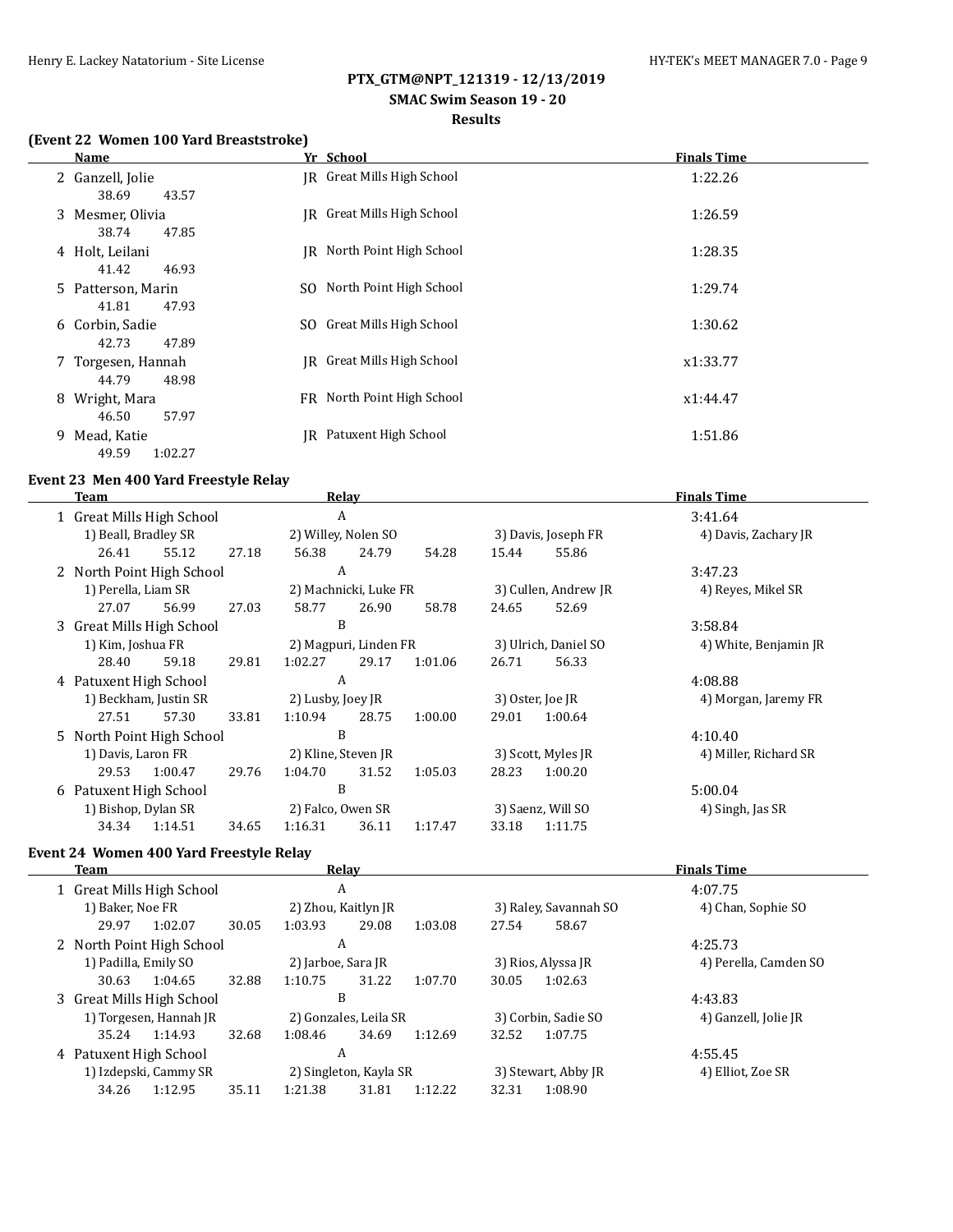**SMAC Swim Season 19 - 20**

#### **Results**

# **(Event 24 Women 400 Yard Freestyle Relay)**

| Team                      |                  | Relav                   | <b>Finals Time</b>       |                          |  |
|---------------------------|------------------|-------------------------|--------------------------|--------------------------|--|
| 5 North Point High School |                  |                         | 4:57.51                  |                          |  |
| 1) Lile, Katarina JR      |                  | 2) Allison, Samantha JR | 3) Parriss, Christina JR | 4) Ball, Jordan JR       |  |
| 1:18.73<br>36.54          | 38.60<br>1:18.76 | 32.48<br>1:11.27        | 1:08.75<br>32.51         |                          |  |
| 6 Patuxent High School    |                  |                         |                          | 5:44.45                  |  |
| 1) Bren, Maddy FR         |                  | 2) Kaur, Binnat SO      | 3) Ward, Shannon JR      | 4) Lightfoot, Vanessa JR |  |
| 1:22.11<br>38.24          | 41.05<br>1:26.44 | 1:31.27<br>42.67        | 1:24.63<br>39.78         |                          |  |